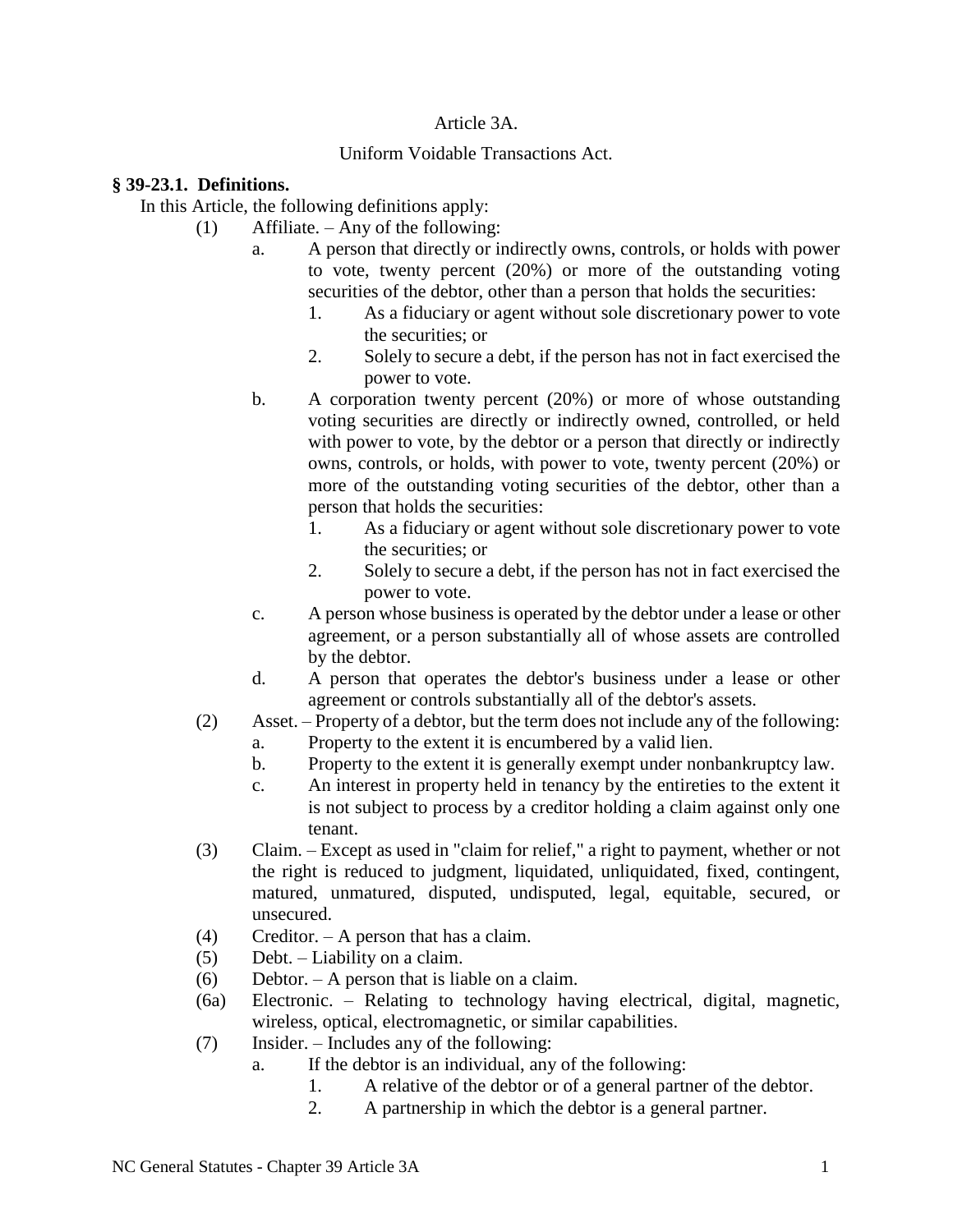- 3. A general partner in a partnership in which the debtor is a general partner.
- 4. A corporation of which the debtor is a director, officer, or person in control.
- b. If the debtor is a corporation, any of the following:
	- 1. A director of the debtor.
	- 2. An officer of the debtor.
	- 3. A person in control of the debtor.
	- 4. A partnership in which the debtor is a general partner.
	- 5. A general partner in a partnership in which the debtor is a general partner.
	- 6. A relative of a general partner, director, officer, or person in control of the debtor.
- c. If the debtor is a partnership, any of the following:
	- 1. A general partner in the debtor.
	- 2. A relative of a general partner in, a general partner of, or a person in control of the debtor.
	- 3. Another partnership in which the debtor is a general partner.
	- 4. A general partner in a partnership in which the debtor is a general partner.
	- 5. A person in control of the debtor.
- d. An affiliate, or an insider of an affiliate as if the affiliate were the debtor.
- e. A managing agent of the debtor.
- (8) Lien. A charge against or an interest in property to secure payment of a debt or performance of an obligation and includes a security interest created by agreement, a judicial lien obtained by legal or equitable process or proceedings, a common-law lien, or a statutory lien.
- (8a) Organization. A person other than an individual.
- (9) Person. An individual, partnership, corporation, association, organization, government or governmental subdivision or agency, business trust, estate, trust, or any other legal or commercial entity.
- (10) Property. Anything that may be the subject of ownership.
- (10a) Record. Information that is inscribed on a tangible medium or that is stored in an electronic or other medium and is retrievable in perceivable form.
- (11) Relative. An individual related by consanguinity within the third degree as determined in accordance with G.S. 104A-1, a spouse, or an individual related to a spouse within the third degree as so determined, and includes an individual in an adoptive relationship within the third degree.
- (11a) Sign. With present intent to authenticate or adopt a record, to do any of the following:
	- a. Execute or adopt a tangible symbol.
	- b. Attach to or logically associate with the record an electronic symbol, sound, or process.
- (12) Transfer. Every mode, direct or indirect, absolute or conditional, voluntary or involuntary, of disposing of or parting with an asset or an interest in an asset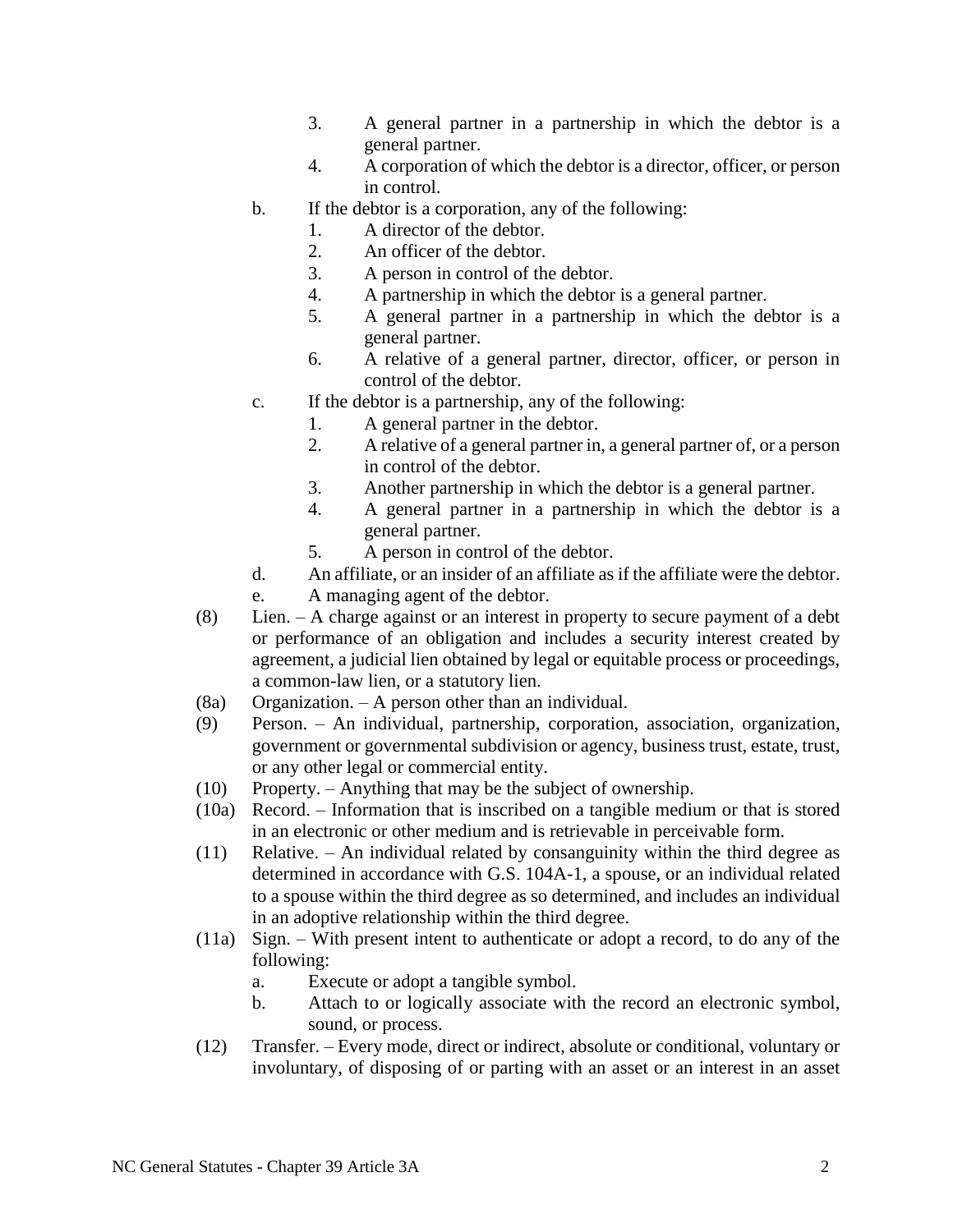and includes payment of money, release, lease, license, and creation of a lien or other encumbrance.

- (13) Valid lien. A lien that is effective against the holder of a judicial lien subsequently obtained by legal or equitable process or proceedings.
- (14) Repealed by Session Laws 2018-142, s. 7(a), effective December 14, 2018. (1997-291, s. 2; 2015-23, s. 1; 2017-204, s. 3.3(a); 2018-142, s. 7(a).)

#### **§ 39-23.2. Insolvency.**

(a) A debtor is insolvent if, at a fair valuation, the sum of the debtor's debts is greater than the sum of the debtor's assets.

(b) A debtor that is generally not paying the debtor's debts as they become due other than as a result of a bona fide dispute is presumed to be insolvent. The presumption imposes on the party against which the presumption is directed the burden of proving that the nonexistence of insolvency is more probable than its existence.

(c) Repealed by Session Laws 2015-23, s. 1, effective October 1, 2015, and applicable to a transfer made or obligation incurred on or after that date.

(d) Assets under this section do not include property that has been transferred, concealed, or removed with intent to hinder, delay, or defraud creditors or that has been transferred in a manner making transfer voidable under this Article.

(e) Debts under this section do not include an obligation to the extent it is secured by a valid lien on property of the debtor not included as an asset. (1997-291, s. 2; 2015-23, s. 1.)

#### **§ 39-23.3. Value.**

(a) Value is given for a transfer or an obligation if, in exchange for the transfer or obligation, property is transferred or an antecedent debt is secured or satisfied, but value does not include an unperformed promise made otherwise than in the ordinary course of the promisor's business to furnish support to the debtor or another person.

(b) For the purposes of G.S. 39-23.4(a)(2) and G.S. 39-23.5, a person gives a reasonably equivalent value if the person acquires an interest of the debtor in an asset pursuant to a regularly conducted, noncollusive foreclosure sale or execution of a power of sale for the acquisition or disposition of the interest of the debtor upon default under a mortgage, deed of trust, or security agreement.

(c) A transfer is made for present value if the exchange between the debtor and the transferee is intended by them to be contemporaneous and is in fact substantially contemporaneous. (1997-291, s. 2; 1998-217, s. 6.)

### **§ 39-23.4. Transfer or obligation voidable as to present or future creditor.**

(a) A transfer made or obligation incurred by a debtor is voidable as to a creditor, whether the creditor's claim arose before or after the transfer was made or the obligation was incurred, if the debtor made the transfer or incurred the obligation:

- (1) With intent to hinder, delay, or defraud any creditor of the debtor; or
- (2) Without receiving a reasonably equivalent value in exchange for the transfer or obligation, and the debtor: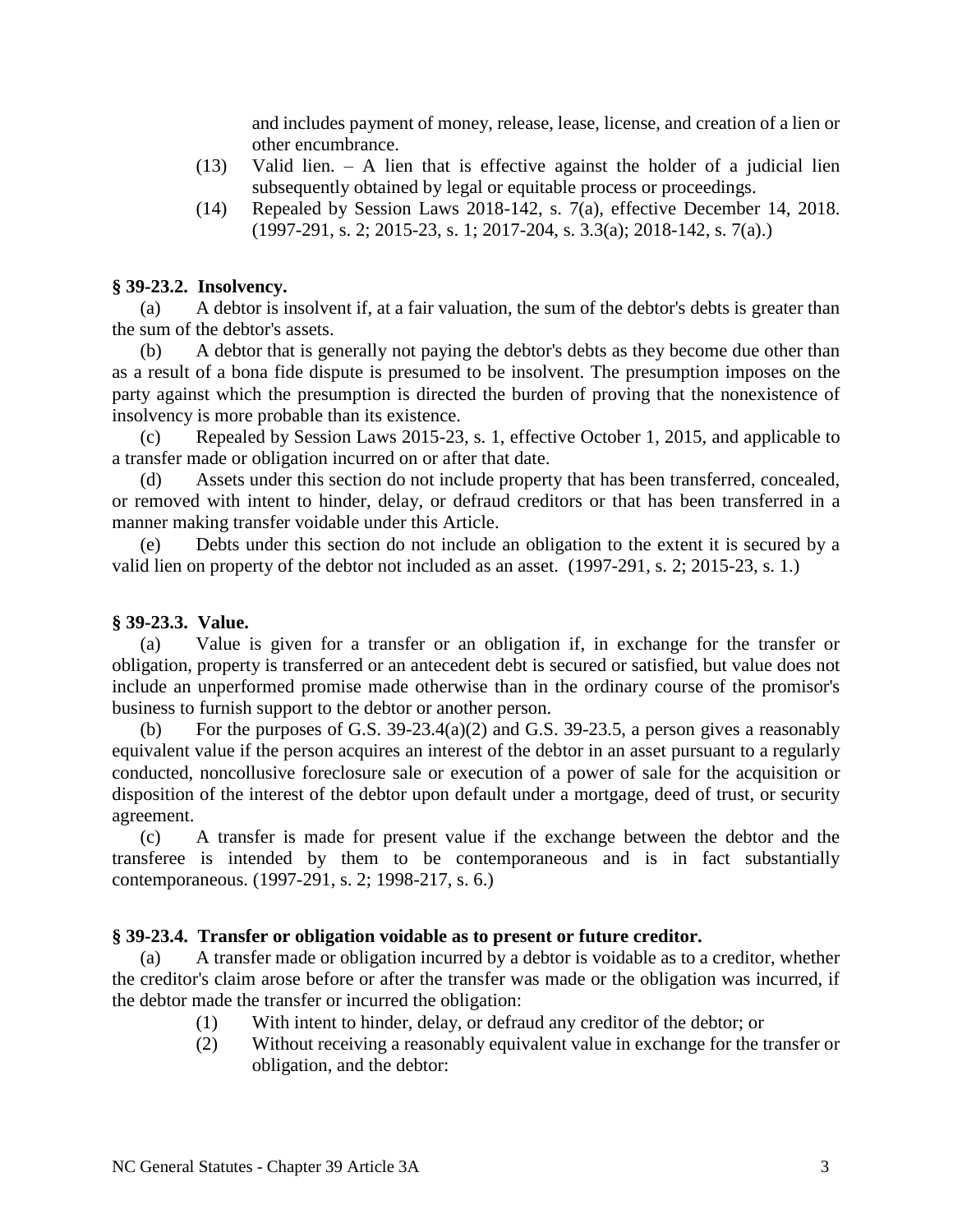- a. Was engaged or was about to engage in a business or a transaction for which the remaining assets of the debtor were unreasonably small in relation to the business or transaction; or
- b. Intended to incur, or believed that the debtor would incur, debts beyond the debtor's ability to pay as they became due.

(b) In determining intent under subdivision (a)(1) of this section, consideration may be given, among other factors, to whether:

- (1) The transfer or obligation was to an insider;
- (2) The debtor retained possession or control of the property transferred after the transfer;
- (3) The transfer or obligation was disclosed or concealed;
- (4) Before the transfer was made or obligation was incurred, the debtor had been sued or threatened with suit;
- (5) The transfer was of substantially all the debtor's assets;
- (6) The debtor absconded;
- (7) The debtor removed or concealed assets;
- (8) The value of the consideration received by the debtor was reasonably equivalent to the value of the asset transferred or the amount of the obligation incurred;
- (9) The debtor was insolvent or became insolvent shortly after the transfer was made or the obligation was incurred;
- (10) The transfer occurred shortly before or shortly after a substantial debt was incurred;
- (11) The debtor transferred the essential assets of the business to a lienor that transferred the assets to an insider of the debtor;
- (12) The debtor made the transfer or incurred the obligation without receiving a reasonably equivalent value in exchange for the transfer or obligation, and the debtor reasonably should have believed that the debtor would incur debts beyond the debtor's ability to pay as they became due; and
- (13) The debtor transferred the assets in the course of legitimate estate or tax planning.

(c) A creditor making a claim for relief under subsection (a) of this section has the burden of proving the elements of the claim for relief by a preponderance of the evidence. (1997-291, s. 2; 2015-23, s. 1.)

#### **§ 39-23.5. Transfer or obligation voidable as to present creditor.**

(a) A transfer made or obligation incurred by a debtor is voidable as to a creditor whose claim arose before the transfer was made or the obligation was incurred if the debtor made the transfer or incurred the obligation without receiving a reasonably equivalent value in exchange for the transfer or obligation, and the debtor was insolvent at that time or the debtor became insolvent as a result of the transfer or obligation.

(b) A transfer made by a debtor is voidable as to a creditor whose claim arose before the transfer was made if the transfer was made to an insider for an antecedent debt, the debtor was insolvent at that time, and the insider had reasonable cause to believe that the debtor was insolvent.

(c) Subject to G.S. 39-23.2(b), a creditor making a claim for relief under subsection (a) or subsection (b) of this section has the burden of proving the elements of the claim for relief by a preponderance of the evidence. (1997-291, s. 2; 2015-23, s. 1.)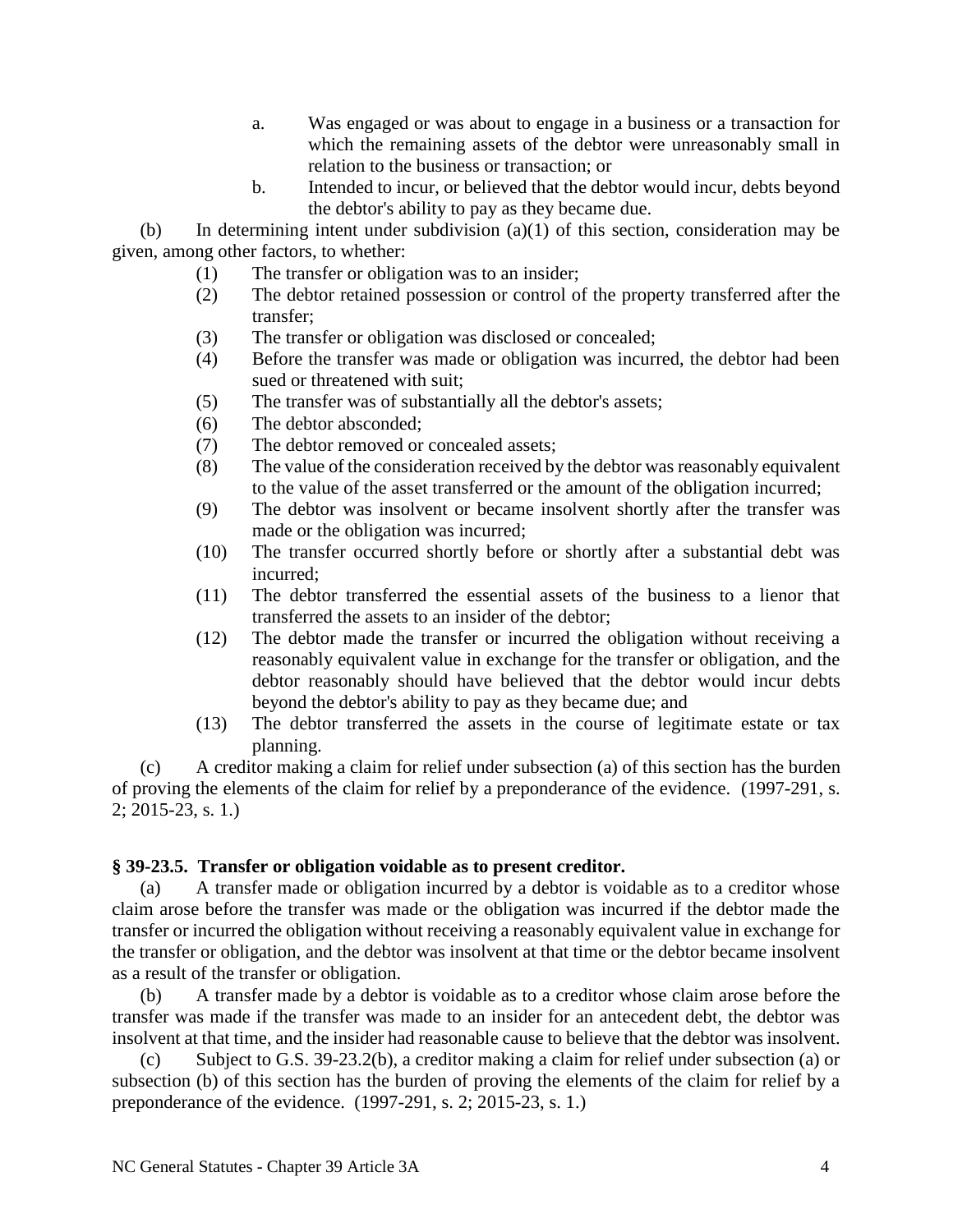## **§ 39-23.6. When transfer is made or obligation is incurred.**

For the purposes of this Article:

- (1) A transfer is made:
	- a. With respect to an asset that is real property other than a fixture, but including the interest of a seller or purchaser under a contract for the sale of the asset, when the transfer is so far perfected that a good-faith purchaser of the asset from the debtor against which applicable law permits the transfer to be perfected cannot acquire an interest in the asset that is superior to the interest of the transferee; and
	- b. With respect to an asset that is not real property or that is a fixture, when the transfer is so far perfected that a creditor on a simple contract cannot acquire a judicial lien otherwise than under this Article that is superior to the interest of the transferee.
- (2) If applicable law permits the transfer to be perfected as provided in subdivision (1) of this section and the transfer is not so perfected before the commencement of an action for relief under this Article, the transfer is deemed made immediately before the commencement of the action.
- (3) If applicable law does not permit the transfer to be perfected as provided in subdivision (1) of this section, the transfer is made when it becomes effective between the debtor and the transferee.
- (4) A transfer is not made until the debtor has acquired rights in the asset transferred.
- (5) An obligation is incurred:
	- a. If oral, when it becomes effective between the parties; or
	- b. If evidenced by a record, when the record signed by the obligor is delivered to or for the benefit of the obligee. (1997-291, s. 2; 2015-23, s. 1.)

# **§ 39-23.7. Remedies of creditor.**

(a) In an action for relief against a transfer or obligation under this Article, a creditor, subject to the limitations in G.S. 39-23.8, may obtain:

- (1) Avoidance of the transfer or obligation to the extent necessary to satisfy the creditor's claim;
- (2) An attachment or other provisional remedy against the asset transferred or other property of the transferee if available under applicable law; and
- (3) Subject to applicable principles of equity and in accordance with applicable rules of civil procedure:
	- a. An injunction against further disposition by the debtor or a transferee, or both, of the asset transferred or of other property;
	- b. Appointment of a receiver to take charge of the asset transferred or of other property of the transferee; or
	- c. Any other relief the circumstances may require.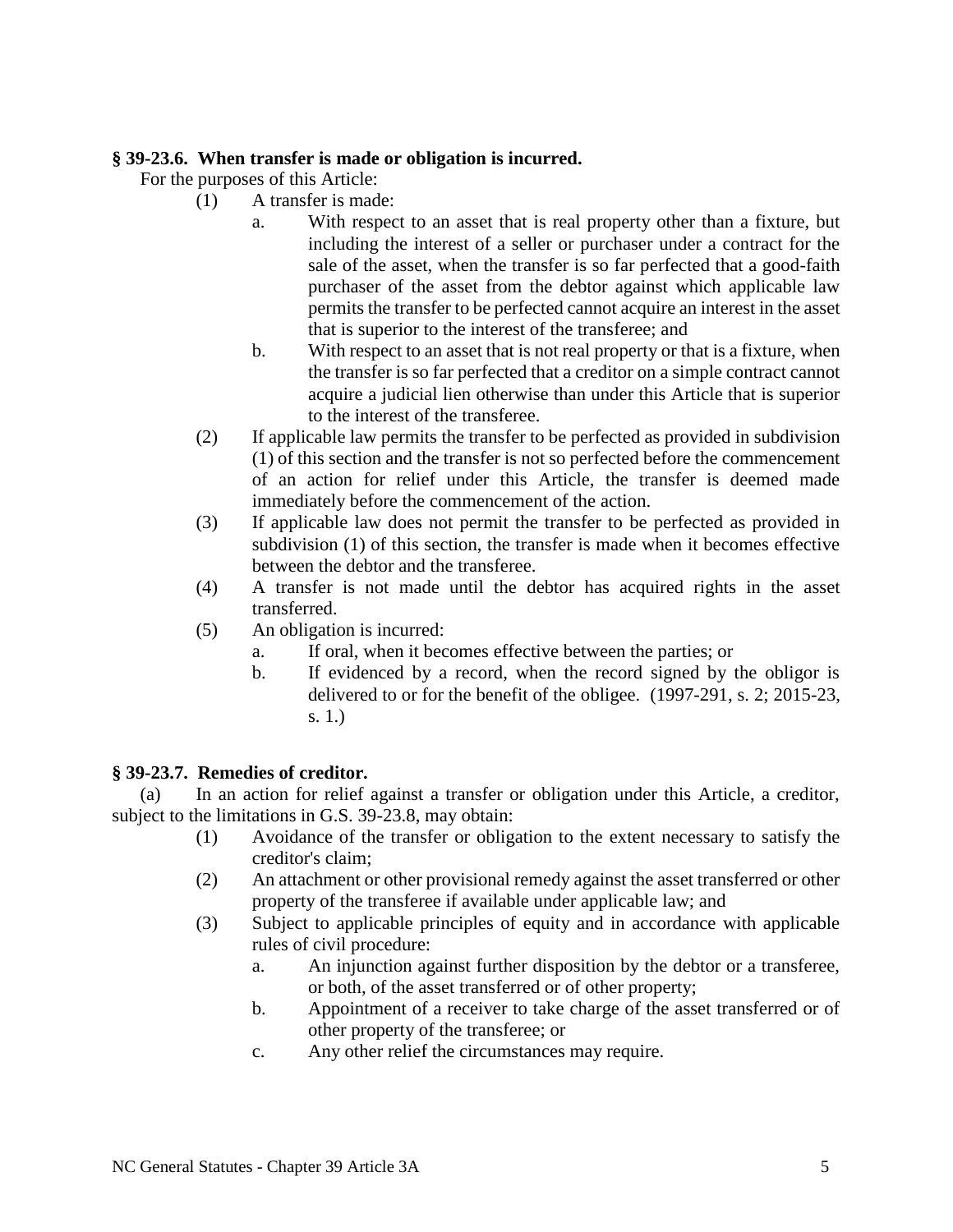(b) If a creditor has obtained a judgment on a claim against the debtor, the creditor, if the court so orders, may levy execution on the asset transferred or its proceeds. (1997-291, s. 2; 2015-23, s. 1.)

## **§ 39-23.8. Defenses, liability, and protection of transferee or obligee.**

(a) A transfer or obligation is not voidable under G.S. 39-23.4(a)(1) against a person that took in good faith and for a reasonably equivalent value given the debtor or against any subsequent transferee or obligee.

(b) To the extent a transfer is avoidable in an action by a creditor under G.S.  $39-23.7(a)(1)$ , the following rules apply:

- (1) Except as otherwise provided in this section, the creditor may recover judgment for the value of the asset transferred, as adjusted under subsection (c) of this section, or the amount necessary to satisfy the creditor's claim, whichever is less. The judgment may be entered against any of the following:
	- a. The first transferee of the asset or the person for whose benefit the transfer was made.
	- b. An immediate or mediate transferee of the first transferee, other than any of the following:
		- 1. A good-faith transferee that took for value.
		- 2. An immediate or mediate good-faith transferee of a person described in sub-sub-subdivision 1. of this sub-subdivision.
- (2) Recovery pursuant to G.S.  $39-23.7(a)(1)$  or G.S.  $39-23.7(b)$  of or from the asset transferred or its proceeds, by levy or otherwise, is available only against a person described in sub-subdivision a. or b. of subdivision (1) of this subsection.

(c) If the judgment under subsection (b) of this section is based upon the value of the asset transferred, the judgment shall be for an amount equal to the value of the asset at the time of the transfer, subject to adjustment as the equities may require.

(d) Notwithstanding voidability of a transfer or an obligation under this Article, a good-faith transferee or obligee is entitled, to the extent of the value given the debtor for the transfer or obligation, to any of the following:

- (1) A lien on or a right to retain an interest in the asset transferred.
- (2) Enforcement of an obligation incurred.
- (3) A reduction in the amount of the liability on the judgment.

(e) A transfer is not voidable under G.S.  $39-23.4(a)(2)$  or G.S.  $39-23.5$  if the transfer results from one or more of the following:

- (1) Termination of a lease upon default by the debtor when the termination is pursuant to the lease and applicable law.
- (2) Enforcement of a security interest in compliance with Article 9 of Chapter 25 of the General Statutes, the Uniform Commercial Code, other than acceptance of collateral in full or partial satisfaction of the obligation it secures.
- (3) The payment of taxes, debts, fines, penalties, or other obligations or amounts to the State or to any political subdivision of the State.
- (f) A transfer is not voidable under G.S. 39-23.5(b):
	- (1) To the extent the insider gave new value to or for the benefit of the debtor after the transfer was made, except to the extent the new value was secured by a valid lien;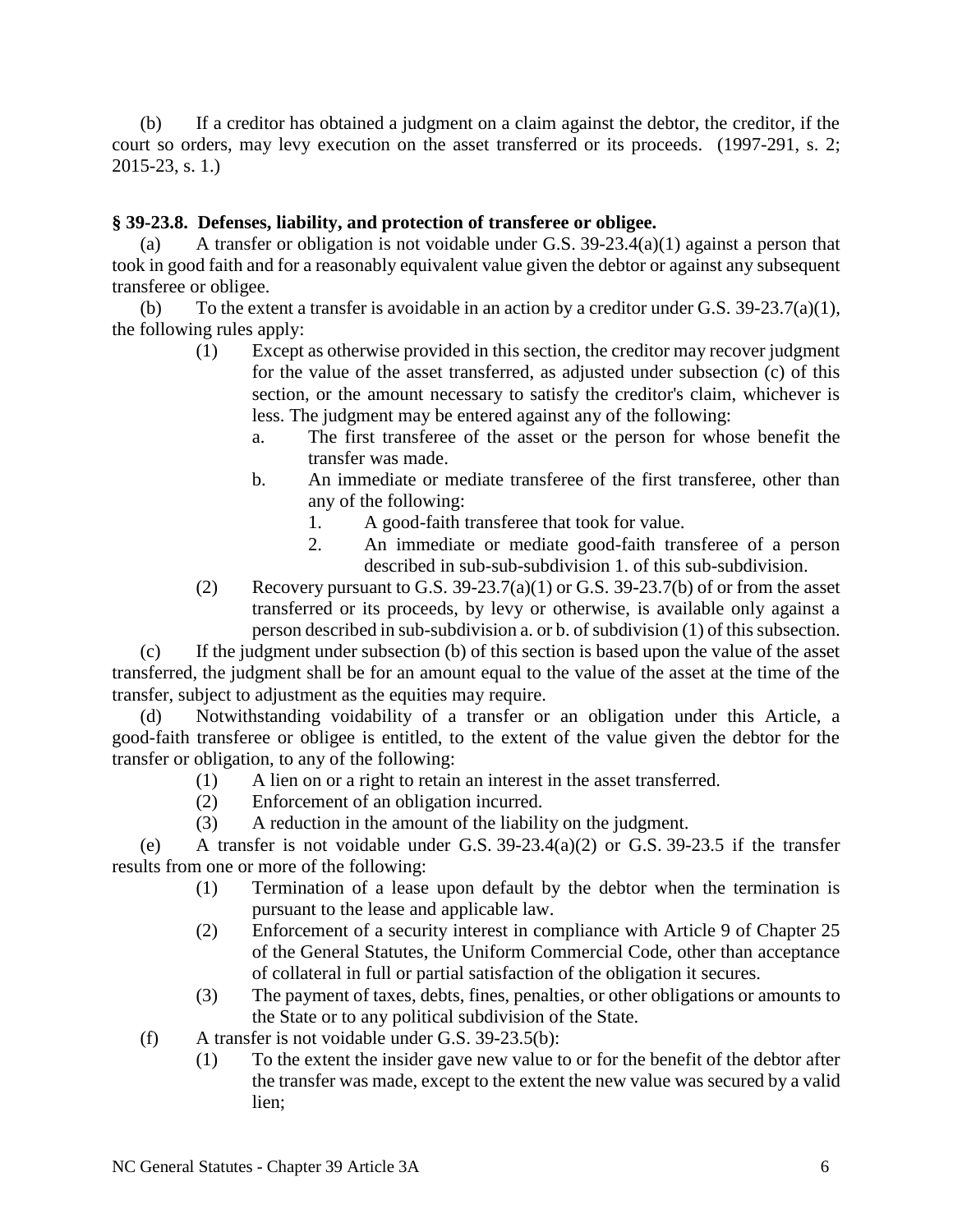- (2) If made in the ordinary course of business or financial affairs of the debtor and the insider; or
- (3) If made pursuant to a good-faith effort to rehabilitate the debtor, and the transfer secured present value given for that purpose as well as an antecedent debt of the debtor.
- (g) The following rules determine the burden of proving matters referred to in this section:
	- (1) A party that seeks to invoke subsection (a), (d), (e), or (f) of this section has the burden of proving the applicability of that subsection.
	- (2) Except as otherwise provided in subdivisions (3) and (4) of this subsection, the creditor has the burden of proving each applicable element of subsection (b) or (c) of this section.
	- (3) The transferee has the burden of proving the applicability to the transferee of sub-sub-subdivision (b)(1)b.1. or 2. of this section.
	- (4) A party that seeks adjustment under subsection (c) of this section has the burden of proving the adjustment.

(h) The standard of proof required to establish matters referred to in this section is preponderance of the evidence. (1997-291, s. 2; 2015-23, s. 1; 2017-204, s. 3.3(b); 2018-142, s. 7(b).)

# **§ 39-23.9. Extinguishment of claim for relief.**

A claim for relief with respect to a voidable transfer or obligation under this Article is extinguished unless action is brought:

- (1) Under G.S. 39-23.4(a)(1), not later than four years after the transfer was made or the obligation was incurred or, if later, not later than one year after the transfer or obligation was or could reasonably have been discovered by the claimant;
- (2) Under G.S.  $39-23.4(a)(2)$  or G.S.  $39-23.5(a)$ , not later than four years after the transfer was made or the obligation was incurred; or
- (3) Under G.S. 39-23.5(b), not later than one year after the transfer was made. (1997-291, s. 2; 2015-23, s. 1.)

### **§ 39-23.9A. Governing law.**

- (a) In this section, the following rules determine a debtor's location:
	- (1) A debtor who is an individual is located at the individual's principal residence.
		- (2) A debtor that is an organization and has only one place of business is located at its place of business.
		- (3) A debtor that is an organization and has more than one place of business is located at its chief executive office.

(b) A claim for relief in the nature of a claim for relief under this Article is governed by the local law of the jurisdiction in which the debtor is located when the transfer is made or the obligation is incurred. (2015-23, s. 1.)

### **§ 39-23.9B. Application to series organization.**

(a) In this section, the following definitions apply: